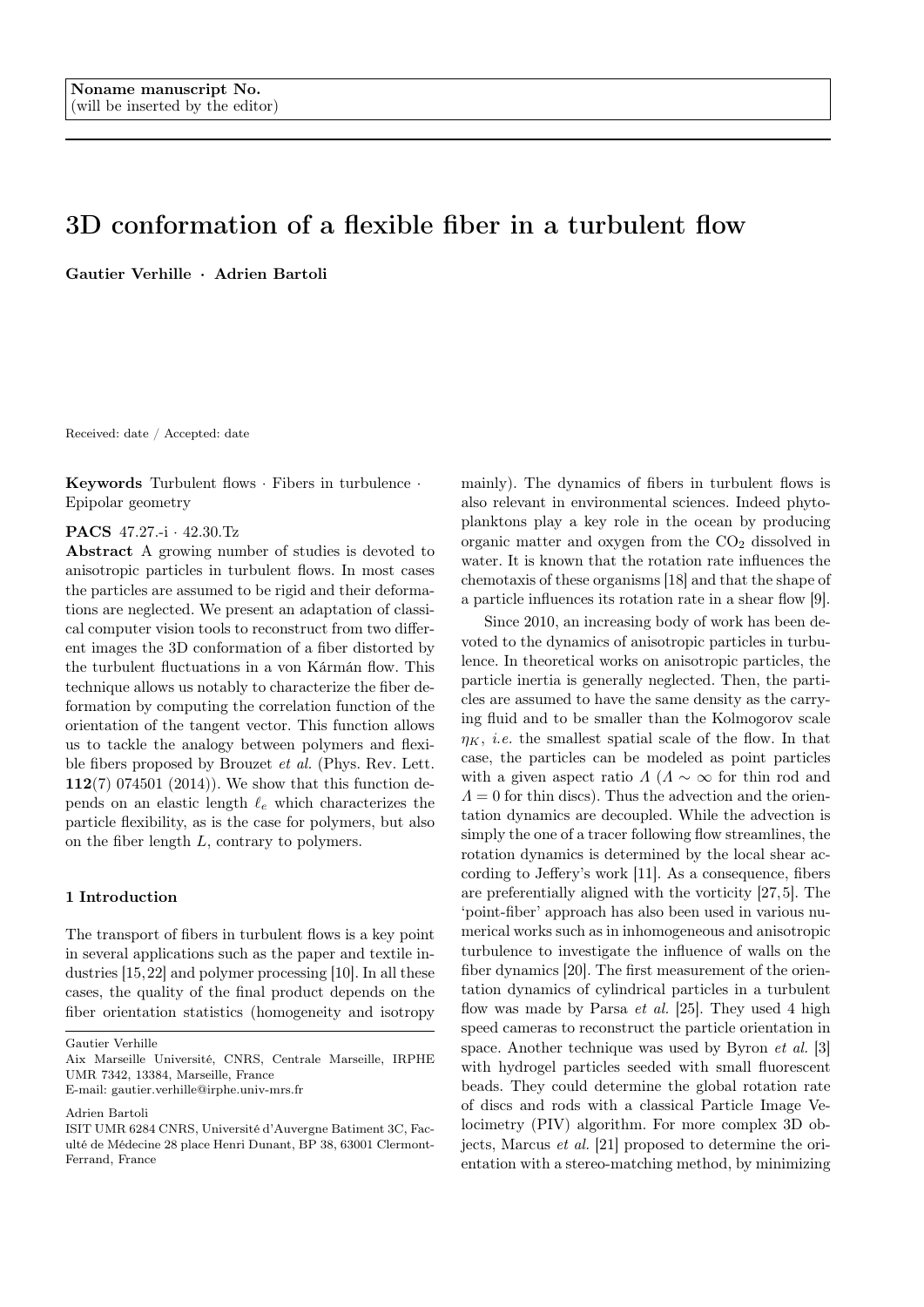the error between the projection of synthetic particles and experimental images. Zimmermann et al. [35] also used this technique to measure the rotation rate of a large painted spherical particle. The recorded pattern was then compared to a previous set of images to determine the particle orientation.

In all these works, the particles are assumed rigid. However, it is known that increasing the aspect ratio of a particle increases its flexibility. This raises the question of the influence of the deformation on the transport. In a previous paper, we showed that the flexibility of a fiber cannot be neglected if its length is longer than an elastic length  $\ell_e = (EI)^{1/4} / (\rho \eta \epsilon)^{1/8}$ , where EI is the bending modulus of the fiber,  $\rho$  and  $\eta$  the fluid density and viscosity, and  $\epsilon$  the power injected in the turbulence [2]. This length is defined by the equilibrium between the injected power in turbulence and the power needed to bend a fiber. We also proposed an analogy between a fiber distorted by the turbulent fluctuations and a semiflexible polymer in thermal equilibrium in a good solvent. Measuring the 3D conformation of a fiber is a key point to test this analogy. But it may also be useful to determine some flow properties which can be difficult to estimate otherwise. For instance, the injected power in the turbulence  $\epsilon$  can be known from the measurement of the elastic length  $\ell_e$ .

We present an experimental technique from 3D computer vision to reconstruct the 3D conformation of a fiber. By carefully adapting the method to our images we are able to determine the conformation of flexible fibers in a turbulent flow, from the images of two cameras. In this paper, we restrict ourselves to fiber lengths smaller or of the order of the flow integral scale and to a single elastic length which lies in the inertial range. We focus on the evolution of the correlation function of the orientation of the tangent vector along the fiber, which is a key quantity to understand the analogy with polymers. We will see that the shape of this function is similar in both cases, but that the particle length plays a role for fibers contrary to polymers. The experimental setup is described in the second section. The third section is focused on the 3D reconstruction technique and the fourth section presents the validation of the technique. Finally, our results are presented and discussed in the last section, before the conclusions.

# 2 Experimental setup

Turbulence is generated in a von Kármán flow by the counter-rotation of two impellers [28,35]. Whereas most experiments are done in a cylindrical geometry, the flow is here confined in a cubic box of  $20 \times 20 \times 20$  cm<sup>3</sup> to re-



Fig. 1 Schematic of the experimental setup. The black cube in the center of the vessel materializes the reconstruction volume where the fiber conformation is measured.

we have required to it growing a constant of the particle and the interaction of the interaction of the base weaks of the particle and the interaction of the interaction of the interaction of the interaction of the intera a diameter of  $2R=17$  cm and are fitted with 6 straight blades with height 0.5 cm. The distance between the two impellers is 17 cm. They are set in motion by two 350 W asynchronous motors at a constant rotation frequency  $F$  in the range [1;30] Hz. All the results presented here have been measured in water at ambient temperature  $(\rho = 10^3 \text{ kg.m}^{-3}, \eta = 10^{-3} \text{ Pa.s})$  with a rotation frequency of 15 Hz. The energy dissipation rate  $\epsilon$  is then around 6 W.kg<sup>-1</sup>. This flow has been extensively used to study different problems in turbulence such as Lagrangian turbulence (see for instance [30] and references therein), dynamo instability [23] or quantum turbulence [29]. The mean flow is composed of two toroidal cells with a large azimuthal shear at the center and two poloidal recirculation cells due to the centrifugal forces near the impellers [16,14]. If the small scales of the flow are expected to be isotropic due to the high Reynolds number, the large scales are anisotropic due to the stretching induced by the poloidal cells [33,24]. The influence of the flow anisotropy is beyond the scope of this study and will be addressed in future work.It is known that the turbulence homogeneity is fairly good close to the stagnation point and decreases as one approaches the impellers. That is why the reconstruction volume is a cube with approximately 6 cm side length centered at the stagnation point of the flow (see the black cube in figure 1).

As discussed in the introduction, the fiber deformations are important when the fiber length L is larger than the elastic length  $\ell_e$ . Due to the size of the reconstruction volume we restrict ourselves to fiber length smaller than  $L_{max} = 5$  cm. Then, to maximize the deformation, we have to reduce the elastic length  $\ell_e =$  $(EI)^{1/4}/(\rho\eta\epsilon)^{1/8}$ . Working with water at a rotation frequency of 15 Hz determines the denominator. Then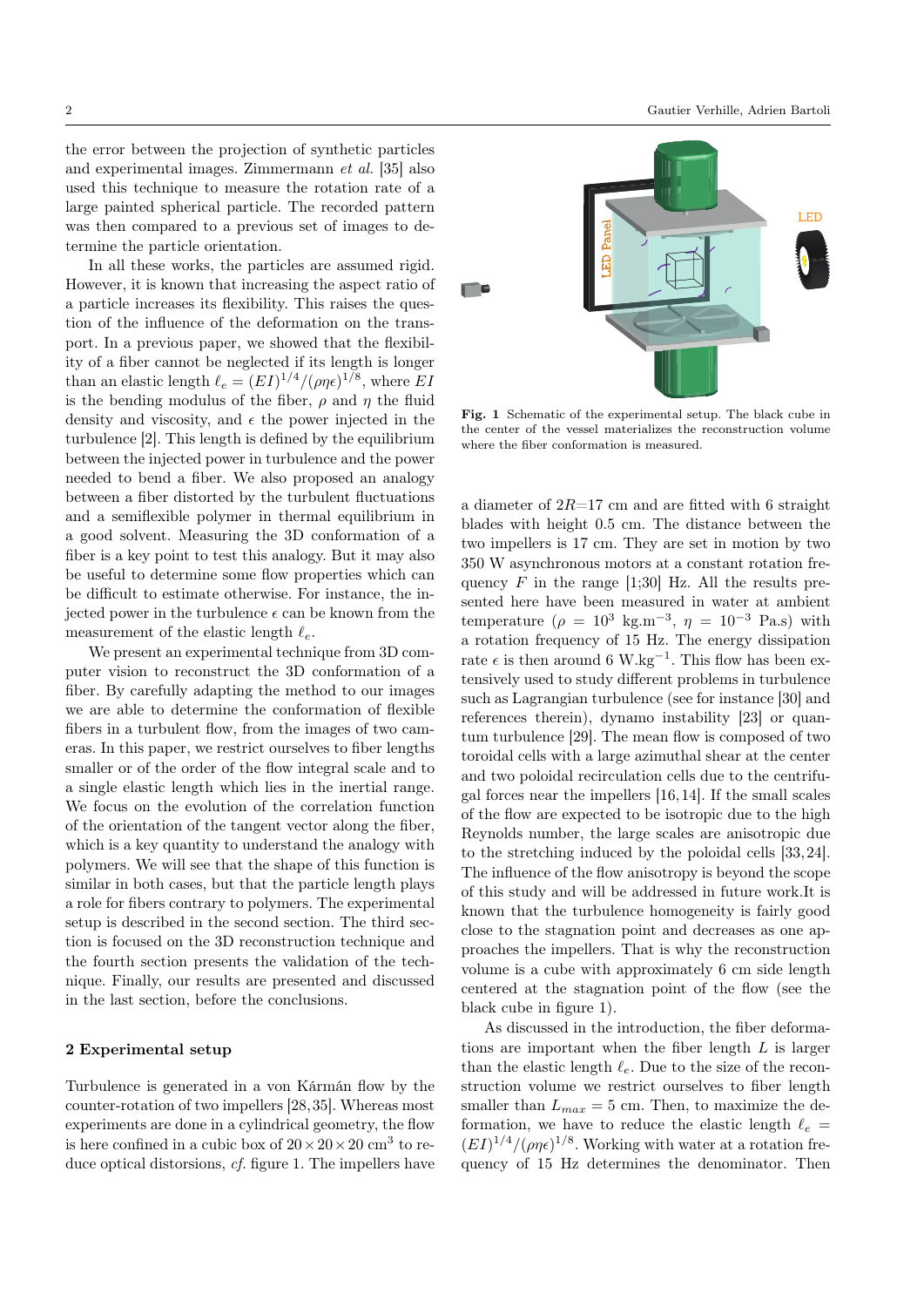the only free parameter to minimize this characteristic length is the bending modulus, i.e. the Young modulus  $E$  and the fiber diameter  $d$  (the area moment of inertia I is proportional to  $d^4$ ). Softer materials with very low Young modulus such as hydrogel are generally fragile. They cannot be used to cast fibers as they would be destroyed when hitting an impeller. We found a good compromise with the silicone EC00, from Esprit Composite, which has a Young modulus  $E = 40 \pm 15$  kPa. Even if this incertitude is relatively large it does not affect the elastic length significantly as it scales as  $E^{1/4}$ . Then the uncertainty on the elastic length is of the order of 10 %. Since this silicone is very extensible (more than 400 % of deformation before breaking), fibers are not broken when an impact occurs. This translucent silicone has been dyed with a manganese colorant powder (particle size between 1-2  $\mu$ m) to improve the contrast for the particle detection. To make fibers the silicone is first molded in a straight laiton tube with a diameter of 600  $\mu$ m and then cut to the desired length, here between 1 and 5 cm. We have checked the fiber diameter on several fibers with a microscope and found  $d = 622 \pm 13$  µm. With these properties, the estimated elastic length  $\ell_e$  is around 3.4 $\pm$ 0.3 mm which is nearly 1/3 of the length of the shortest fibers. One can then expect that all fibers will be greatly distorted by the flow. As the silicone density is 1.03, the fiber settling speed is of the order of 1 cm.s<sup>-1</sup>. This velocity has to be compared to the flow speed which is of the order of 1 m.s<sup>−</sup><sup>1</sup> . Therefore buoyancy effects can be neglected in the problem. Finally, to avoid inter-particle interactions the total volume concentration of fibers is around 0.002 % (so between 3 and 20 fibers depending on their length).

Since this paper focuses on the statistics of the fiber deformations and not on its dynamics, the use of high speed cameras is not necessary. Furthermore, to converge the statistics with less data, the image acquisition rate is low (a few images per second) to record uncorrelated conformations. However, the presented technique could be applied directly to dynamical problems such as the relaxation of the elastic strain or the existence of elastic waves propagating along the fiber. Two IDS UI-5240CP 1.3 Mpixels cameras with 20 mm lens are used to film the fibers in the flow at two different angles. The images are then processed with Matlab to determine the 3D shape of the fiber. To increase the contrast we used back-lighting with a LED-panel and a LED spot put behind diffusers. These light sources allow us to image fibers with an exposure time of 0.3 ms, chosen to avoid motion blur, and at a frequency of 5 images per second. This ensures that images are uncorrelated as the acquisition rate is 3 times smaller than

the rotation frequency of the impellers. The angle between the two axes of the cameras is nearly 90◦ and is determined precisely during the calibration process described in section 3.1.

### 3 3D reconstruction of the fiber conformation

### 3.1 Principle

We intuitively know that given two images, one can reconstruct the observed 3D structure. This intuition is based on the principle of triangulation, whereby the sightlines associated to two corresponding points, one in each image, meet in the 3D space where the sought 3D point lies. This intuition forms the backbone of 3D computer vision, and has been formalized and thoroughly studied in the past few decades [8,6]. 3D computer vision has numerous applications, such as depth perception in computer-aided surgery [19].

Modeling one camera. The most popular camera model used in 3D computer vision is the so-called pin-hole camera. It abstracts the sensor and lens forming the camera by a simple plane, onto which the image is formed by intersecting a line joining the 3D point and the center of projection of the camera. Optical distortions, especially radial and tangential distortion, are then modeled directly in the image space. In the pinhole model, a camera has 6 extrinsic and 5 intrinsic parameters. The extrinsic parameters give the position and orientation of the camera in space and are represented by a 3D rotation  $R$  and translation  $t$  in some world coordinate frame. The intrinsic parameters give the focal length  $f$  of the camera, the principal point (the orthogonal projection of the center of projection onto the image plane) with coordinates  $c_x, c_y$  and the skewness  $\tau$  and aspect ratio  $\alpha$  of the pixels. They are held in an upper triangulation  $3 \times 3$  matrix K whose bottom-right entry is fixed to one:

$$
K = \begin{pmatrix} \alpha f & \tau & c_x \\ 0 & f & c_y \\ 0 & 0 & 1 \end{pmatrix} . \tag{1}
$$

As will be seen shortly, this representation allows one to easily project 3D points to the image using homogeneous coordinates. More precisely, let  $i \in \{1,2\}$  be the camera index, we have the extrinsic parameters as  $R_i, t_i$ and the intrinsic parameters as  $K_i$ . We now define the  $3 \times 4$  projection matrix  $P_i$  as:

$$
P_i \propto K_i \begin{pmatrix} 1 & 0 & 0 & 0 \\ 0 & 1 & 0 & 0 \\ 0 & 0 & 1 & 0 \end{pmatrix} S_i, \text{with } S_i = \begin{pmatrix} 1 & 0 & 0 & 0 \\ 1 & R_i & 0 & 1 \\ 0 & 0 & 1 & 1 \\ 0 & 0 & 0 & 1 \end{pmatrix}. \tag{2}
$$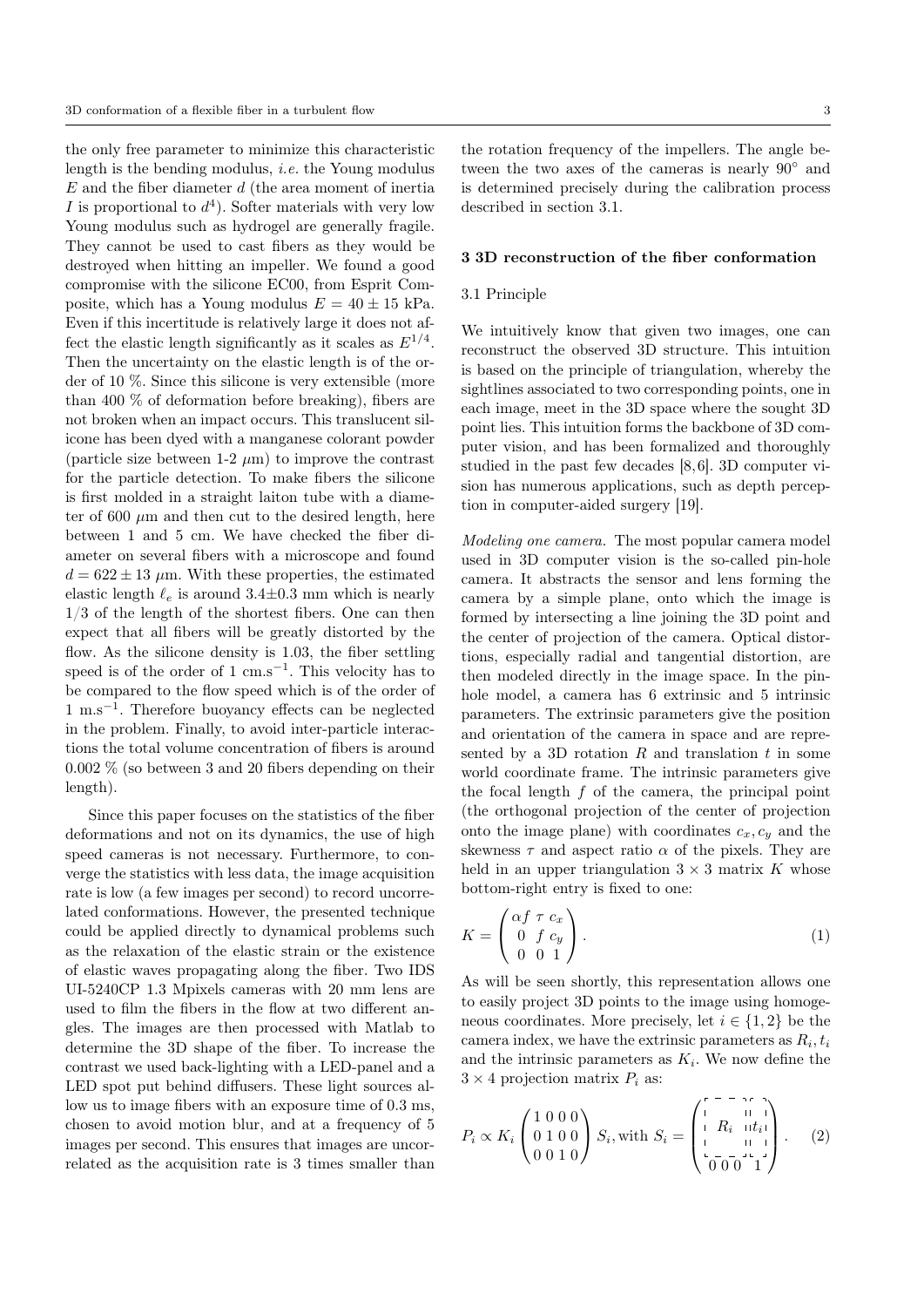The proportionality arises from the use of homogeneous coordinates. In that system of coordinates two points  $Q_1(X_1, Y_1, Z_1, H_1)$  and  $Q_2(X_2, Y_2, Z_2, H_2)$  are identical  $(Q_1 \propto Q_2)$  if:

$$
(X_1, Y_1, Z_1, H_1) = \lambda(X_2, Y_2, Z_2, H_2), \lambda \in \mathbb{R}^*.
$$
 (3)

For a 3D point whose world coordinates are  $(X, Y, Z)^\top$ , we construct its homogeneous coordinates, defined up to scale, as  $(X, Y, Z, 1)^\top$ . The advantage of these coordinates is that the projection operation is then simply defined as  $q_i \propto P_i Q$ , where  $q_i$  represents the homogeneous coordinates of the projected point in image i.

Modeling two cameras. The geometry of two cameras is specifically called the epipolar geometry [13]. For the pin-hole camera model, the epipolar geometry is represented by the  $3 \times 3$  fundamental matrix F. This matrix can be constructed from the two projection matrices  $P_1, P_2$ . Given a point with homogeneous coordinates  $q_1$ in the first image, the fundamental matrix associates the homogeneous coordinates of a line  $l_2 \propto F q_1$  to it in the second image. This line is called the epipolar line, and represents the projection of the sightline of  $q_1$ for the first camera into the second camera. It is obvious that the corresponding point  $q_2$  of  $q_1$  in the second image must lie on  $l_2$ . We thus have the following algebraic constraint, called the fundamental equation:  $q_2 \cdot F q_1 = 0$ . We will use this constraint in the next section to match the two images of a fiber, finding corresponding points by intersecting the fiber's detected image curve with epipolar lines. The epipolar lines can obviously be constructed in the first image from the second image, and this is done by using  $l_1 \propto F^{\top} q_2$ .

Calibrating a pair of cameras. The process of calibration determines the intrinsic and extrinsic parameters of the two cameras, from which the two projection matrices  $P_1$  and  $P_2$  are formed, as well as the fundamental matrix  $F$ . Calibration is done by showing the camera an object with known structure. In practice, the calibration object is constructed by printing a checkerboard pattern using a standard laser printer, which is then plasticized to make it waterproof and to increase its rigidity. Several image pairs of the calibration object are recorded with various orientations, and calibration is solved by Bouguet's method [1]. This process also estimates the radial and tangential distortion parameters, which can be neglected in our case. These will be systematically used to 'undistort' any image collected by the cameras from then on. In practice, it is important that the image pairs of the calibration object are recorded in situ. Indeed, this will guarantee that the calibration is valid where it needs to be, in other words,

where we will need to reconstruct the fibers' 3D conformation. It is also important because our experimental setup has two interfaces, between air and Plexiglas, and Plexiglas and water. This raises the question of adapting the pin-hole and epipolar models to this specific configuration, as was studied in [4]. It was however showed in a recent paper that calibrating in situ naturally adapts the models' parameters to cope with this case very well, especially for medium field-of-view cameras [31].

Triangulating points. We are now back to our initial intuition that 3D points can be reconstructed by intersecting two corresponding sightlines from cameras with distinct centers of projection. Concretely, triangulation is the process of finding Q from  $q_1, q_2, P_1, P_2$ . The camera matrices  $P_1, P_2$  were found by calibration, and the corresponding points  $q_1, q_2$  are found by the matching process described in the next section. Algebraically, the triangulation constraints are written as  $q_1 \propto P_1 Q$  and  $q_2 \propto P_2 Q$ . One notices that each projection gives two constraints (as the predicted image point  $P_iQ$  must match the two coordinates of the measured image point  $q_i$ ), and so a total of four constraints for the two images, but that we have only three unknowns in the 3D point Q. Geometrically, this is because one has to intersect the two sightlines, which may not meet. The most successful approach is to find the 3D point whose image projections are closest to the measured image points. This problem has an analytical solution which was given in [7].

## 3.2 Fiber reconstruction

This section is devoted to the description of how the 3D fiber conformation is determined from two images. In elasticity, the deformation of a slender object is defined by its neutral line. For an homogeneous cylinder, as is the case here, the neutral line corresponds to the center of the cross section. To determine the position of this line, two approaches are possible. The first one consists in reconstructing directly the fiber centerline by an estimation in each image of its projection, and a triangulation of these points. In the second method, the fiber edges are determined in each image and then triangulated in space. The neutral axis is then determined from the position of the edge points in space. Both techniques have been tested and give similar results for weakly distorted fibers. However if one projection of a fiber intersects itself or presents a large curvature, the approach based on the centerline frequently gives inaccurate results preventing the fiber reconstruction. For these cases the edge technique seems more robust.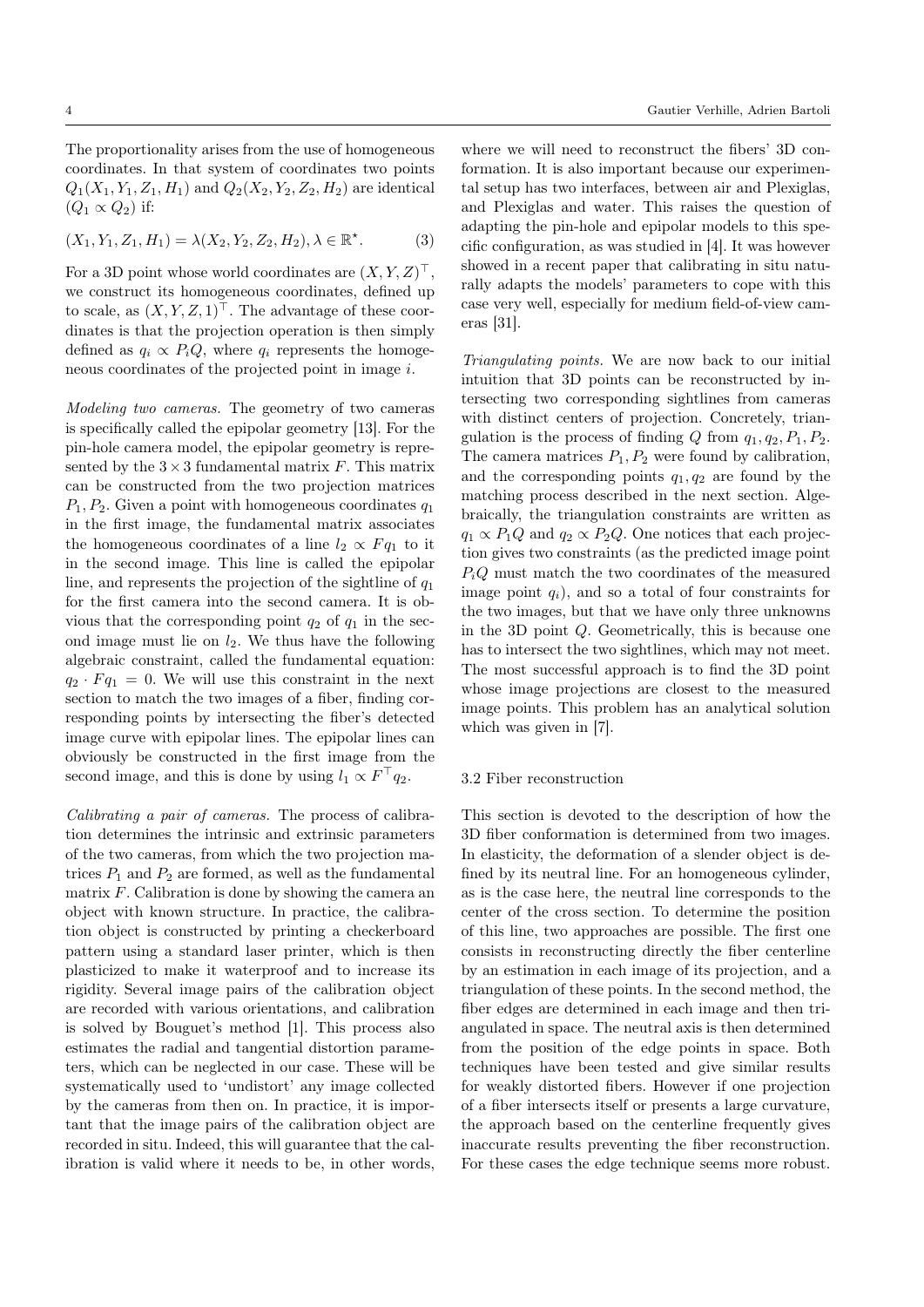We will thus only discuss the results obtained with this method in the following.



Fig. 2 Raw images of distorted fibers in a turbulent flow. The result of the contour detection and of its orientation is presented in the inset where the crosses represent the edge points and the color, from red to yellow, represents the curvilinear coordinate (we display only one half of the points for clarity).

First, for each image, the edge coordinates are determined to sub-pixel precision using a Matlab function developed by Trujilo et al. [32]. This routine returns the point coordinates and the local normal vector to the edge. Each fiber is then individualized by connecting each point to its nearest neighbors. If two fibers intersect on an image they are considered as a single object after this step. Then, for each object, the fiber extremities are determined using the approach given in Lee [12] and matched from one image to the other. The edges are then oriented starting from the matched extremities in order to define a curvilinear coordinate system. To define the orientation one starts from the extremity and moves from closest neighbor to closest neighbor. This is not possible if there is an overlap of two parts of the same fiber or of two different fibers. To overcome this, we calculate the angle between the mean tangent vector calculated over the last 10 points and the vector linking the current point to its closest neighbor. If this angle is larger than some maximal value, we look for the closest point which is in the direction of the mean tangent vector and with the local normal vector aligned with the mean local normal vector calculated over the last 10 points. An illustration of the sorting of the edge points is presented in figure 2. Then each point of the edge of the fiber in image 1 is matched with the fiber edge points in image 2. Since the fiber is distorted, the epipolar line may intersect the contour at several locations.

However, since the contour is oriented it is possible to eliminate false matched points by moving from closest neighbor to closest neighbor in image 1. In that case the matching point is the closest point to the previous point in image 2.

Once we found the two points  $q_1$  and  $q_2$  on each image, we determine the 3D coordinates of point  $Q$  by triangulation. At the end of this process, we obtain a set of 3D data points representing the fiber. We then need to define the centerline coordinates. First the curvilinear coordinate s is defined for each points Q by the length of the shortest path between Q and the matched extremity used previously. This shortest path is determined by making a graph from the point coordinates defining the weight of each link by the distance between points. Links larger than the fiber diameter are removed in order to isolate each fiber. Then the centerline coordinate is found by fitting the data points with a cubic spline function. The smoothing parameter is chosen so that the maximum curvature of the reconstructed fiber does not exceed the inverse of the fiber diameter, as is the case in linear elasticity.

# 3.3 Validation

In practice a fiber might not be entirely in the volume seen by both cameras. In that case, only a part of the fiber can be reconstructed. It is not possible to use this fiber for the statistics as the fit imposes that the fiber curvature is equal to zero at the fiber extremities. To eliminate these data, we only keep fibers with an estimated length  $L_e$  of the order of the real fiber length  $L$ , in practice  $L_e = L \pm 10\%$ .

An illustration of the reconstruction is represented in figure 3 where the plain line is for the fitted curve and the scattered data for the raw data points. Note that for clarity, the distance between the raw data points and the fitted curve has been multiplied by 2. The validity of the reconstruction can be first emphasized by comparing the estimated length  $L_e$  with the fiber length  $L$ . It has to be noticed that the way fibers are manufactured gives an uncertainty on L of the order of 1 mm. One

| Fiber length: $L$ [cm]                                   |      |      |      |      |
|----------------------------------------------------------|------|------|------|------|
| Estimated length: $\langle L_e \rangle$ [cm]             | 1.01 | 1.92 | 2.90 | 5.16 |
| Fluctuation rate: $L_{e}^{rms}/\langle L_{e}\rangle$ [%] | 3.8  | 3.6  | 3.2  | 3.0  |
| Number of conformations                                  | 8868 | 1501 | 791  | 296  |

Table 1 Comparison of the measured length and the fluctuation rate for all fiber length. The last row indicates the number of fibers used to compute the different presented statistics.

can see in table 1 that the number of fibers used for av-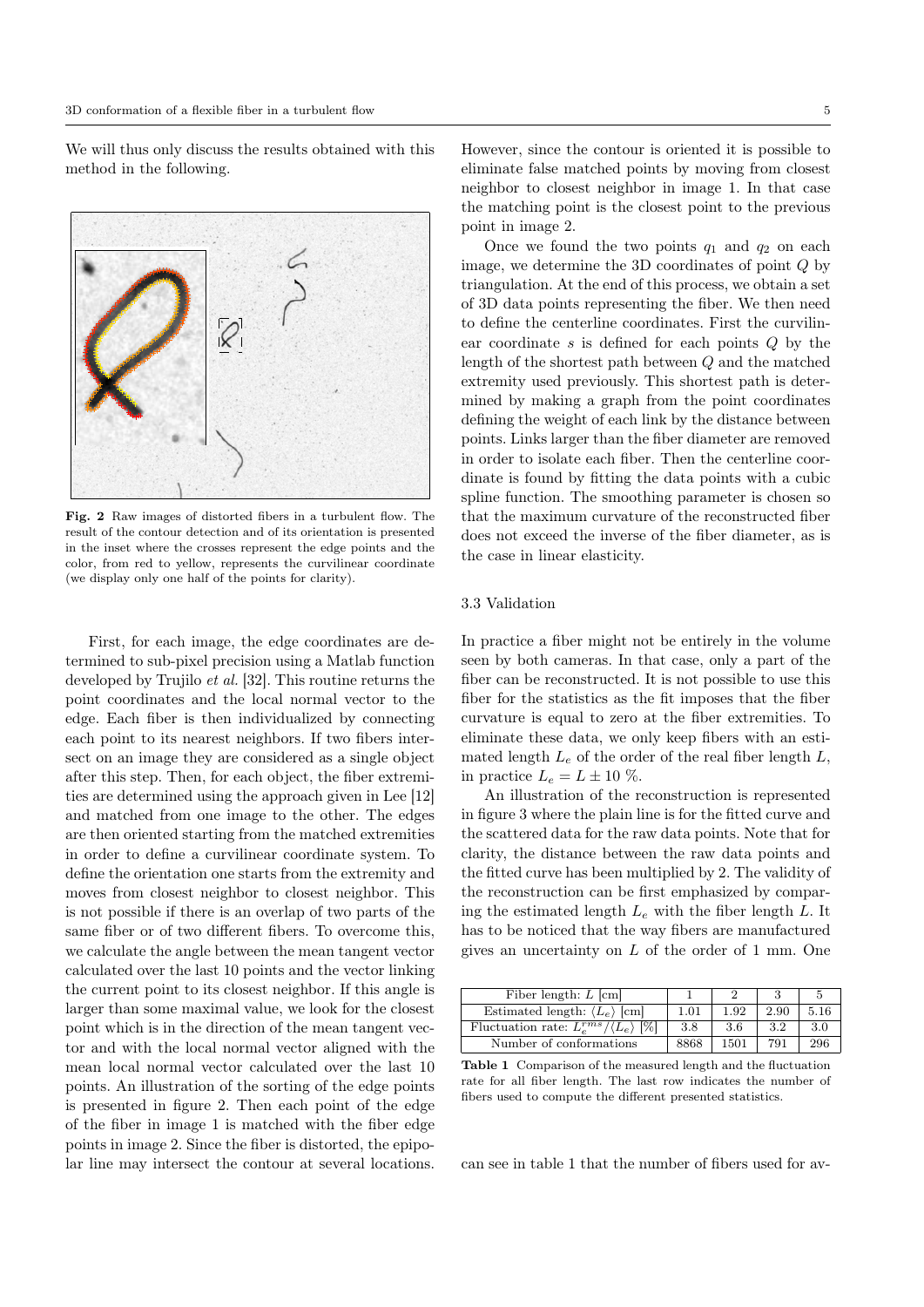



Fig. 3 Exemple of fiber reconstruction: gray points correspond to raw data from the 3D reconstruction and the red curve is the cubic spline fit. Exemple of fiber reconstruction: the gray points correspond to raw data from the 3D reconstruction and the red curve is the cubic spline fit. For clarity, nearly 70 % of raw data points were removed randomly and the distance between the centerline and the data was multiplied by 2.

eraging depends on the fiber length. There are two reasons for that. First, the fiber concentration was smaller for long fibers to facilitate the fiber reconstruction and prevent the fiber interaction. Then, longer fibers were trapped close to the impellers more frequently, as observed for a large rigid sphere by Machicoane et al. [17]. Therefore, longer fibers enter in the reconstruction volume less frequently. However, we have checked that the amount of conformation was enough to converge the different statistics we present in each cases. In table 1, we can also see that the estimation of the mean values of the estimated length  $\langle L_e \rangle$ , where  $\langle \cdot \rangle$  stands for an ensemble average and the fiber length are equal within the manufactured precision. This result may be trivial as only fibers in the range  $[0.9; 1.1]L$  are selected for the analysis. However the distribution of the measured length is strongly peaked. This is shown by the value of the ratio of the standard deviation over the mean of the estimated length  $L_e^{rms} / \langle L_e \rangle$  which is nearly twice as small as the one of a randomly distributed variable. This also shows that, as for laminar flows, the stretching of the fiber is negligible as compared to the bending [26] and that the fiber can be considered as inextensible.

In addition, the technique used here allows us to determine the fiber diameter. Indeed, as the two camera axes are perpendicular, the edges of the projec-



cross section in the plane containing both camera axis

Fig. 4 Triangulation of points from the edges of a cylinder. The red (resp. green) line represents the edges measured in image 1 (resp. 2). The triangulated points are at the intersection of the sightlines from cameras 1 and 2. As shown at the bottom of the image, they define a square tangent to the cylinder with side length equal to d.

sured by determining the distance between the reconstructed points and the fitted line. We found here  $d_m = 626 \pm 30 \mu$ m. As mentioned in section 2, the fiber diameter has been measured independently with a microscope to  $d = 622 \pm 10 \ \mu \text{m}$ . These two measurements are in very good agreement.

In this section we have shown that the reconstructed In this section we have shown that the reconstructed<br>points are at a distance  $d/\sqrt{2}$  of the neutral line fitted with the spline function. We have also seen that the length of the fitted spline is close to the real fiber length. These observations validate the reconstruction process. We now focus on the evolution of the tangent vector along the fiber.

#### 4 Results and discussion

In Brouzet et al. [2], an analogy between a wormlike chain polymer and a flexible fiber in a turbulent flow has been drawn. Indeed the evolution of the norm of the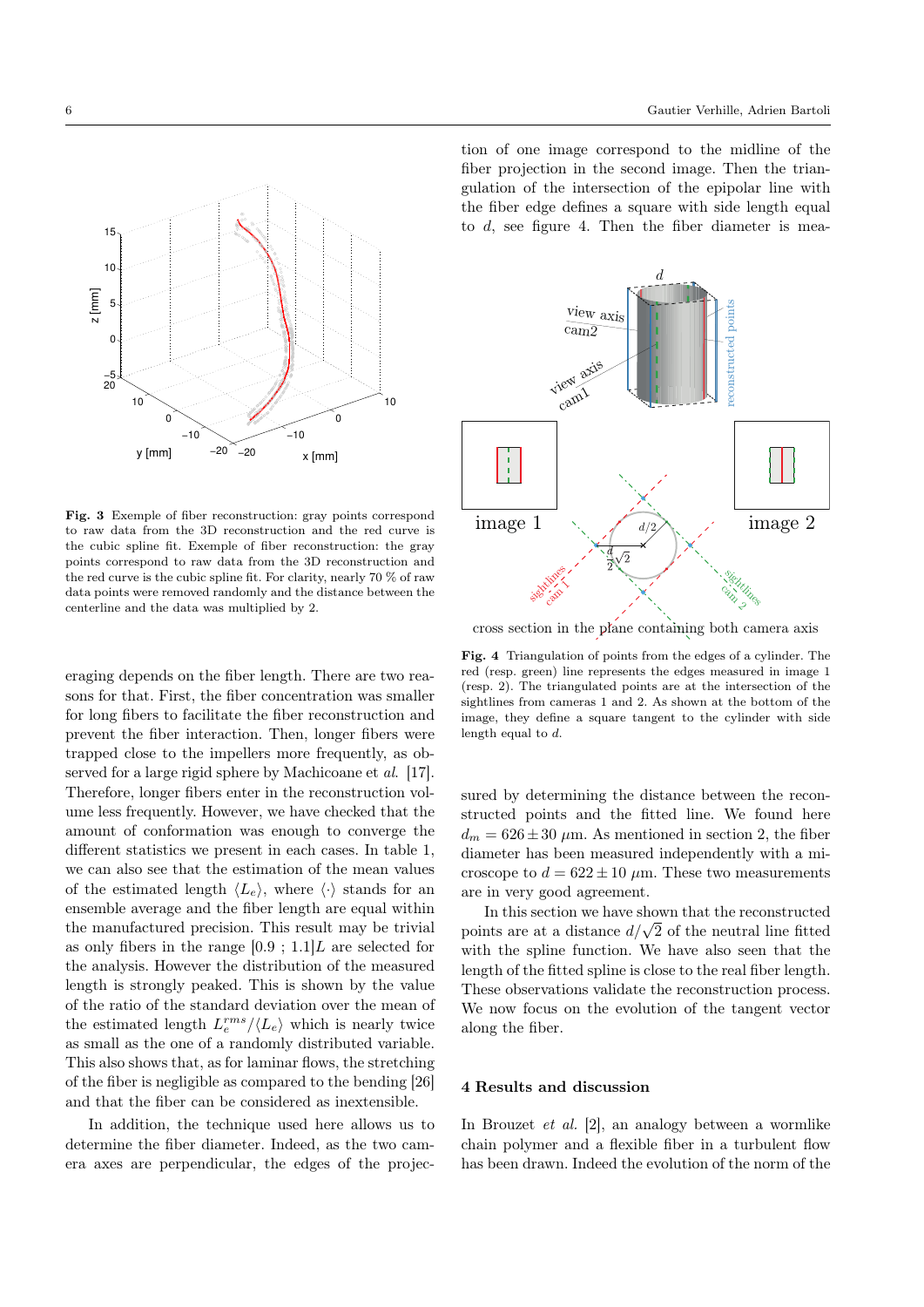

Fig. 5 Evolution of the correlation function for the experimental data in plain (blue) line, the best exponential fit (black, dashed line). In the inset, zoom for small  $\ell$  of the correlation function (plain line) and the dashed dotted line represents the cardinal sine function  $\sin(x)/x$ , cf. text for details.

end to end vector  $\mathbf{R}_{e}$ , linking the two extremities, as a function of the fiber or polymer length seems similar in both cases. In the wormlike chain model [34] this norm depends on two independent parameters, the polymer length  $L$  and the persistence length  $l_p$ :

$$
\langle \mathbf{R}_e^2 \rangle = 2Ll_p - 2l_p^2 \left( 1 - e^{-L/l_p} \right). \tag{4}
$$

The persistence length  $l_p$  is related to the polymer rigidity and is defined by  $EI/l_p = kT$  where EI is the bending modulus and  $kT$  the thermal energy.

In fact in polymer theory, this relation is an integral relation and is derived from the correlation function of the orientation of the tangent vector:

$$
\mathcal{C}(\ell) = \langle \mathbf{t}(s) \cdot \mathbf{t}(s+\ell) \rangle_s = e^{-\ell/l_p}.
$$
 (5)

Here **t** is the tangent vector (with  $\mathbf{t} \cdot \mathbf{t} = 1$ ), s and  $\ell$  are 2 curvilinear coordinates and  $\langle \cdot \rangle_s$  represents a double averaging process over realizations and over the curvilinear coordinate s. We propose to measure this correlation function for different fiber lengths in the turbulent von Kármán flow described earlier. The results are then compared to the wormlike chain prediction.

We first focus on the correlation function for the longest fibers  $(L = 5$  cm). This function is presented in figure 5 where the distance  $\ell$  has been normalized by the elastic length scale  $\ell_e$ . In this graph the experimental curve (plain blue line) is compared to the exponential law predicted for wormlike chain polymers,

cf. equation (5). The global evolution is well captured by this prediction with a persistence length  $l_p \simeq 7.5\ell_e$ . However the inset of figure 5 shows that at short length  $\ell$  the evolution of the experimental curve is quadratic  $(\mathcal{C}(\ell) \sim 1 - \alpha \ell^2)$  whereas for an exponential law, the evolution is linear  $(\exp(-\ell/l_p) \sim 1 - \ell/l_p)$ .

In fact, one can easily show that this linear behavior is not possible either for fibers or for wormlike chains. Indeed the Taylor expansion of the correlation function gives:

$$
\langle \mathbf{t}(s) \cdot \mathbf{t}(s+\ell) \rangle \simeq \langle \mathbf{t}(s) \cdot \mathbf{t}(s) \rangle + \ell \langle \mathbf{t}(s) \cdot \partial_s \mathbf{t}(s) \rangle + \frac{\ell^2}{2} \langle \mathbf{t}(s) \cdot \partial_{ss} \mathbf{t}(s) \rangle + \frac{\ell^3}{6} \langle \mathbf{t}(s) \cdot \partial_{sss} \mathbf{t}(s) \rangle + \mathcal{O}(\ell^4).
$$
\n(6)

By definition the tangent vector is normalized. Thus it has to verify the two relations  $\mathbf{t} \cdot \mathbf{t} = 1$  and  $\partial_s(\mathbf{t} \cdot \mathbf{t}) = 0$ . Therefore for small  $\ell$ , the correlation of the orientation can be written as:

$$
\langle \mathbf{t}(s) \cdot \mathbf{t}(s+\ell) \rangle \simeq 1 - \langle \kappa^2 \rangle \ell^2 / 2 - \langle \partial_s \kappa^2 \rangle \ell^3 / 4 + ..., \tag{7}
$$

in contradiction with the simple exponential approximation. Here  $\kappa^2 = \partial_s \mathbf{t} \cdot \partial_s \mathbf{t}$  is the local curvature of the fiber. As this relation does not involve any physical properties of the fiber the same behavior is expected for polymer. Furthermore this relation enlightens the fact that the persistence length is a function of the local curvature of the fiber. This idea is already present in Brouzet et al. [2]. They explained that if the fiber length L is equal to the elastic length  $\ell_e$ , the correlation function should be equal to  $\sin \theta / \theta$ , where  $\theta = \ell / \ell_e$ . Indeed, when the fiber length is equal to the elastic length, the deformation is an arc of circle with radius  $R \geq \ell_e$ . Then, the correlation function is simply:

$$
\mathbf{t}(s) \cdot \mathbf{t}(s+\ell) = \cos \ell/R. \tag{8}
$$

The correlation function can be found by averaging over all configurations, i.e. from a straight line to an arc of circle of radius  $\ell_e$ :

$$
\mathcal{C}(\ell) = \langle \mathbf{t}(s) \cdot \mathbf{t}(s+\ell) \rangle \n= \frac{\ell}{L} \sin \frac{L}{\ell} = \frac{\ell_e}{\ell} \sin \frac{\ell}{\ell_e}.
$$
\n(9)

We have compared this prediction to our measurements in the inset of figure 5. We can see that the cardinal sine (dashed dotted line) fits very well the experimental curve with no adjustable parameters for  $\ell < 0.5\ell_e$ . Therefore, the Taylor expansion of the cardinal sine  $(\sin(x)/x \sim 1-x^2/6)$  gives a relation between the elastic length  $\ell_e$  and the mean curvature  $\langle \kappa^2 \rangle$ :

$$
\langle \kappa^2 \rangle = \frac{1}{3\ell_e^2}.\tag{10}
$$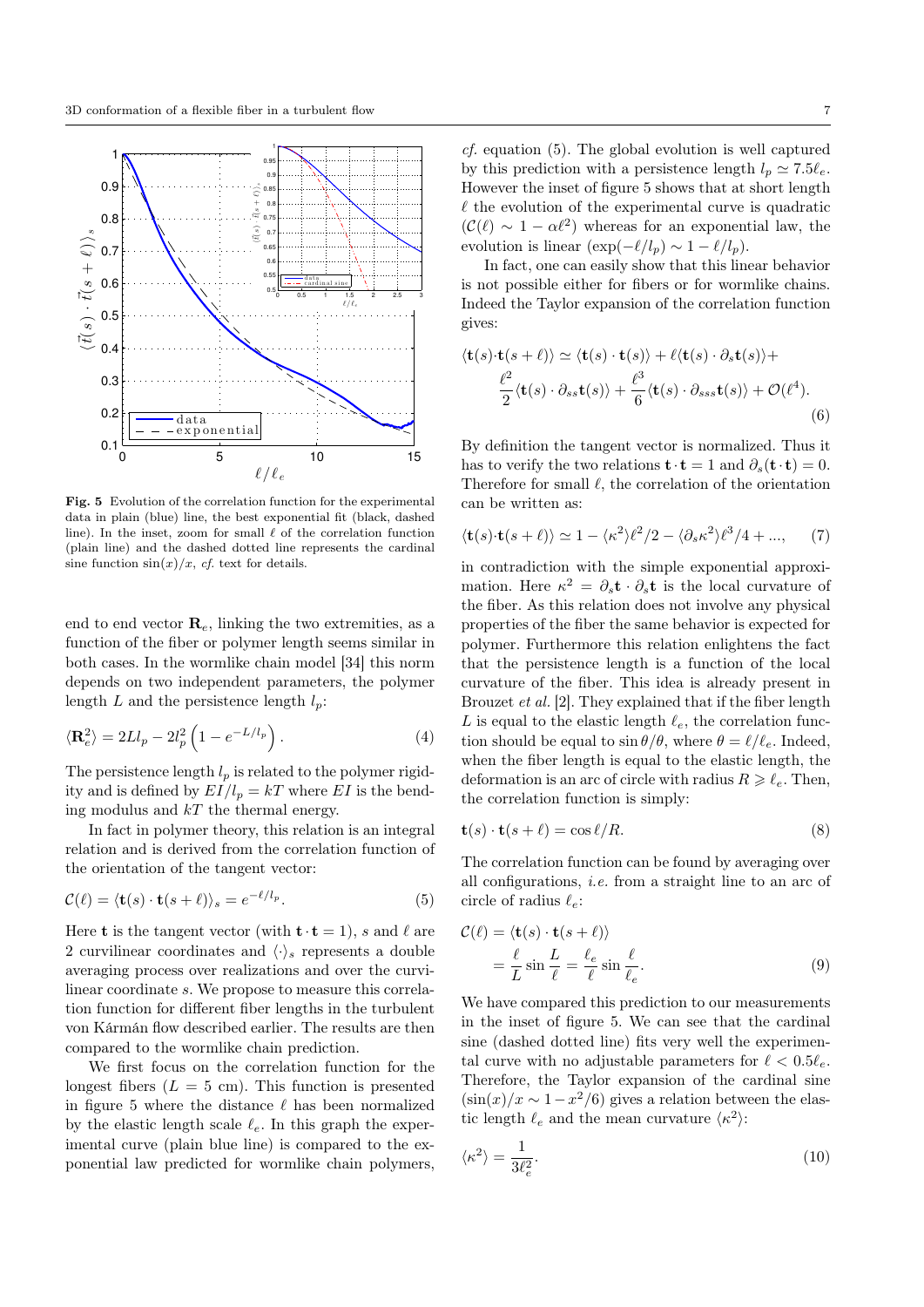

Fig. 6 Evolution of the correlation length as a function of the fiber length.

We focus now on the evolution of the correlation function with the fiber length for the same elastic length  $\ell_e$ . We can see in figure 6 that the experimental curve does not superimpose for all lengths. Whereas the correlation functions overlap for the shortest and the longest fibers, they decrease more rapidly for intermediate lengths. This is in contradiction with the wormlike chain model which assumes that the correlation function depends only on the persistence length  $l_p$ . However, for long enough fibers  $(L > 1$  cm) two regimes are visible. For large  $\ell$ , the correlation function is nearly linear in a log-lin plot (see figure 6). So this part can still be modeled by an exponential law but with a characteristic length which depends also on the fiber length. For small  $\ell$ , the correlation function is still quadratic but the mean curvature  $\bar{\kappa} = (\langle \kappa^2 \rangle)^{1/2}$  changes with the fiber length. Then the fit with the cardinal sine seems to be valid only for the shortest and the longest fibers. The relation between the mean curvature and the elastic length does not hold for the intermediate lengths. An evaluation of  $\bar{\kappa}$  with the elastic length using equation (10) will underestimate the value by nearly 10 % for the 2 cm fiber.

As the shape of the correlation function varies with the fiber length in turbulence, the analogy between the deformations of a fiber in a turbulent flow and the distorsions of a polymer submitted to thermal fluctuation is not rigorous. We may now wonder if this result could also have been observed without the 3D reconstruction tools we have developed.



**Fig. 7** Mean value of the norm of the end to end vector  $\langle \mathbf{R}_{e}^2 \rangle$  as a function of the fiber length. The blue dot is the measurement and the dashed line the best fit from the prediction of the wormlike chain theory. The uncertainty scales roughly with the symbol size.

In Brouzet et al., the analogy was based on the non linear evolution of the norm of the end to end vector  $\langle R_e^2 \rangle$  when the fiber length is increased. The same quantity is presented in figure 7 where the measurement uncertainty is nearly the symbol size. The dashed line represents the best fit of the evolution of the norm of the end-to-end vector as a function of the fiber length, cf. equation (4), where the persistence  $l_p$  is considered here as a fit parameter and is noted  $l_{p,R_e}$  in the following. We can see here that with only this integral quantity it is difficult to assess the analogy between polymers and flexible fibers as the fit with  $l_{p,Re} \simeq 6\ell_e$  is very close to the experimental points. The 3D reconstruction allows one to access local quantities, such as the correlation function, which are more sensitive and allowed us to clearly show that the fiber length plays an important role in the fiber deformation in turbulence contrary to wormlike chain polymer.

Note that in Brouzet et al. the persistence length was equal to  $2\ell_e$  and not  $6\ell_e$  as is the case here. This difference is not due to the difference of the experimental techniques used in both studies but is related to the flow correlation. Indeed, in turbulence the flow is correlated at scale  $r$  smaller than the so called integral scale L<sub>I</sub> with a correlation  $C_t(r) \sim r^{2/3}$ . As the elastic length is here 10 times smaller than in our previous study, the turbulent fluctuations at the origin of the deformation do not have the same correlation. Then it is expected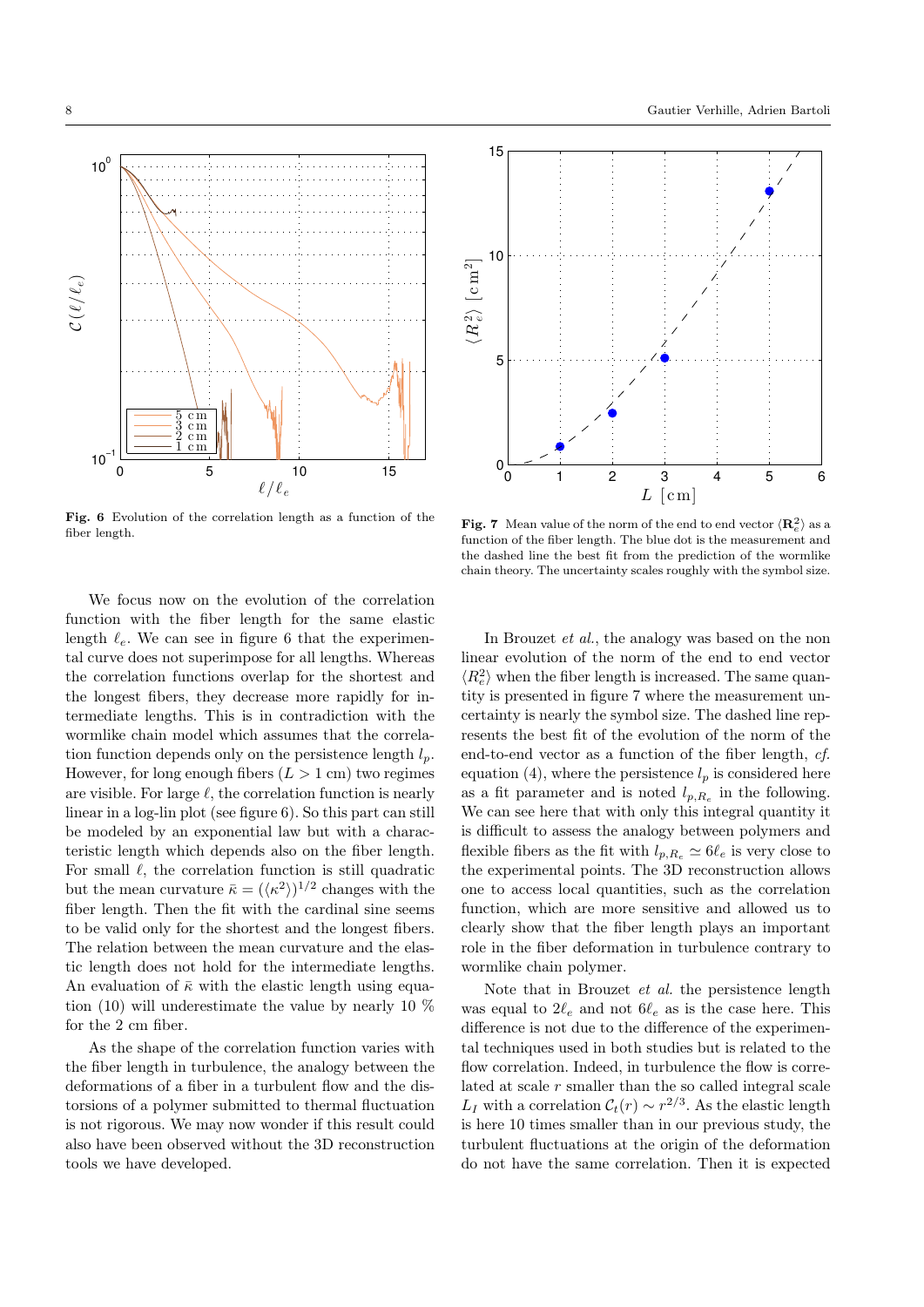that the relation between the persistence length and the elastic length differs in both studies. Beyond the polymer analogy, this observation opens new perspectives to model the fiber deformation in turbulence which appears to be a very rich problem.

## 5 Conclusion

In this study we used the classical epipolar geometry to determine fiber conformations in a turbulent von Kármán flow. The measurement of the correlation function of the orientation of the tangent vector along the fiber shows that the analogy between flexible fibers distorted by turbulent fluctuations and wormlike chain polymers submitted to thermal fluctuations is not always true. In both cases, the correlation function  $\mathcal{C}(s)$  is proportional to  $1 - \langle \kappa^2 \rangle s / 2$  for  $s \ll \ell_e$  and, for  $s \gg \ell_e$ , it can be approximated by an exponential law  $\exp(-s/l_p)$ . However we showed that for flexible fibers, the persistence length is a function of both the elastic length  $\ell_e$  and the fiber length  $L$  whereas it depends only on the elasticity for polymers. This dependence on the fiber length is directly related to the flow correlation, which is scaledependent in turbulence.

The relation between the flow properties and the fiber statistics deserves to be studied in more details. As is shown by equation (7), there is a direct relation between the correlation function and the local curvature. A better understanding on the physics of the deformation might be possible by investigating the curvature statistics and the tools developed here can be easily adapted to this task. Finally, the measurement of fiber deformations might allow one to determine some flow properties. For instance, the estimation of the persistence length for very long fibers seems related to the flow integral scale. It is also possible to estimate the turbulent dissipation rate  $\epsilon$  by looking at the correlation function for short distances. Indeed, by fitting the correlation function with a quadratic function, it is possible to estimate the elastic length  $\ell_e = (EI)^{1/4}/(\rho \eta \epsilon)^{1/8}$ within 10 %. This gives  $\epsilon$  within a relatively large range as it can be overrestimated by a factor of 2. This kind of measurement could however be useful in oceanography as it allows a rapid estimation of the local dissipation rate.

#### References

- 1. Bouguet, J.Y.: Camera calibration toolbox for Matlab. URL http://www.vision.caltech.edu/bouguetj/calib\_doc/
- 2. Brouzet, C., Verhille, G., Le Gal, P.: Flexibile fiber in a turbulent flow: a macroscopic polymer. Phys. Rev. Lett. 112(7), 074,501 (2014)
- 3. Byron, M., Einarsson, J., Gustavsson, K., Voth, G., Mehlig, B., Variano, E.: Shape-dependence of particle rotation in isotropic turbulence. Phys. Fluid 27, 035,101 (2015)
- 4. Chari, V., Sturm, P.: Multi-view geometry of the refractive plane. Proc. British Machine Vision Conf. (2009)
- 5. Chevillard, L., Meneveau, C.: Orientation dynamics of small triaxial-ellipsoidal particles in isotropic turbulence. J. Fluid Mech. 737, 571–596 (2013)
- 6. Faugeras, O., Luong, Q.T., Papadopoulo, T.: The Geometry of Multiple Images. MIT Press (2001)
- 7. Hartley, R.I., Sturm, P.: Triangulation. Comput. Vis. Image Und. 68(2), 146–157 (1997)
- 8. Hartley, R.I., Zisserman, A.: Multiple View Geometry in Computer Vision. ISBN: 0521540518. CUP (2003)
- 9. Hinch, E., Leal, L.: Rotation of small non-axisymmetric particles in a simple shear flow. J. Fluid Mech. 92(3), 591–608 (1979)
- 10. Jarecki, L., Blonski, S., Blim, A., Zachara, A.: Modeling of pneumatic melt spinning processes. J. Appl. Polym. Sci. 125, 4402–4415 (2012)
- 11. Jeffery, G.: The motion of ellipsoidal particles immersed in a viscous fluid. Proc. R. Soc. Lond. A 102, 131–179 (1922)
- 12. Lee, I.K.: Curve reconstruction from unorganized points. Comput. Aided Geom. D. 17(2), 161–177 (2000)
- 13. Longuet-Higgins, H.: A computer program for reconstructing a scene from two projections. Nature 293, 133–135 (1981)
- 14. Lopez-Caballero, M.: Large scales in a von Kármán swirling flow. Ph.D. thesis, University of Navarra (2013)
- 15. Lundell, F., Soderberg, L., Alfredsson, P.: Fluid mechanics of papermaking. Annu. Rev. Fluid Mech. 43(1), 195–217 (2011)
- 16. Machicoane, N., Zimmermann, R., Fabiane, L., Bourgoin, M., Pinton, J.F., Volk, R.: Large sphere motion in a nonhomogeneous turbulent flow. New J. Phys. 16(1), 013,053 (2014)
- 17. Machicoane, N., Zimmermann, R., Fabiane, L., Bourgoin, M., Pinton, J.F., Volk, R.: Large sphere motions in a nonhomogeneous turbulent flow. New J. Phys. 16(1), 013,053 (2014)
- 18. Macnab, R., Koshland, D.: The gradient sensing mechanism in bacterial chemotaxis. Proc. Natl. Acad. Sci. U.S.A 69, 2509–2512 (1972)
- 19. Maier-Hein, L., Groch, A., Bartoli, A., Bodenstedt, S., Boissonnat, G., Chang, P.L., Clancy, N.T., Elson, D.S., Haase, S., Heim, E., Hornegger, J., Jannin, P., Kenngott, H., Kilgus, T., Müller-Stich, B., Oladokun, D., Röhl, S., dos Santos, T.R., Schlemmer, H.P., Seitel, A., Speidel, S., Wagner, M., Stoyanov, D.: Comparative validation of single-shot optical techniques for laparoscopic 3D surface reconstruction. IEEE Trans. Med. Imaging 33(10), 1913–1930 (2014)
- 20. Marchioli, C., Soldati, A.: Rotation statistics of fibers in wall shear turbulence. Ata Mech. 224, 2311–2329 (2013)
- 21. Marcus, G., Parsa, S., Kramel, S., Ni, R., Voth, G.: Measurement of the solid body rotation of anisotropic particles in 3d turbulence. New J. Phys. 6, 102,001 (2014)
- 22. Marheineke, N., Wegener, R.: Fiber dynamics in turbulent flows: General modeling framework. SIAM Journal on Applied Mathematics 66(5), 1703–1726 (2006)
- 23. Miralles, S., Bonnefoy, N., Bourgoin, M., Odier, P., Pinton, J.F., Plihon, N., Verhille, G., Boisson, J., Daviaud, F., Dubrulle, B.: Dynamo threshold detection in the von Kármán sodium experiment. Phys. Rev. E 88(1), 013,002 (2013)
- 24. Ouellette, N., Xu, H., Bourgoin, M., Bodenschatz, E.: Smallscale anisotropy in lagrangian turbulence. New J. Phys. 8, 102 (2006)
- 25. Parsa, S., Calzavarini, E., Toschi, F., Voth, G.: Rotation rate of rods in turbulent fluid flow. Phys. Rev. Lett. 109, 134,501 (2012)